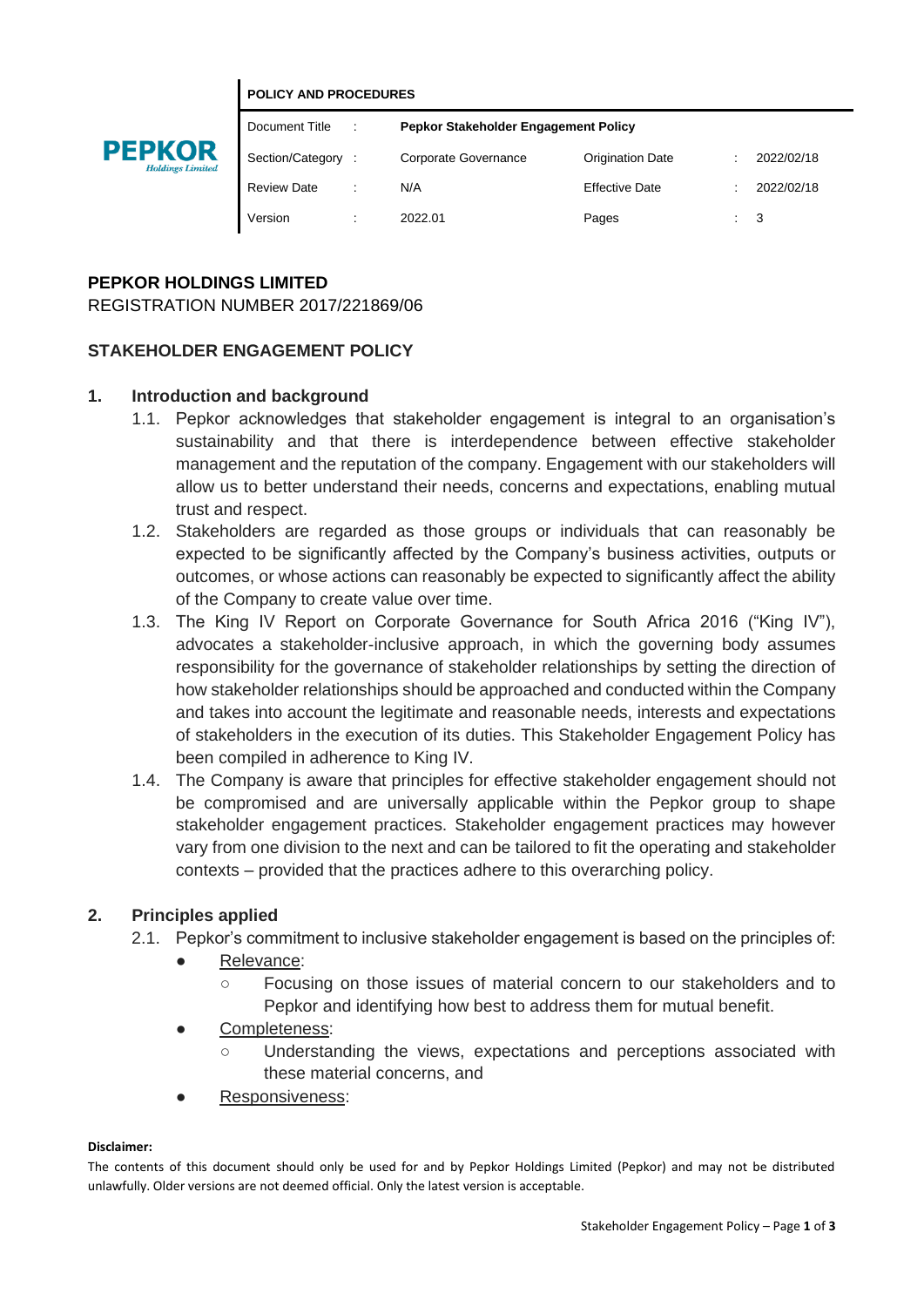- Engaging with stakeholders on these issues and providing coherent feedback.
- Engaging with all stakeholders in a manner consistent with the Company's Code of Ethics.
- 2.2 This Stakeholder Engagement Policy is intended to bring alignment and improved coordination between different Pepkor role players' efforts to interact with stakeholders and impacts positively on stakeholders' overall assessment of the group.

## **3. Scope**

- 3.1. This policy is applicable to all directors and employees of Pepkor and its subsidiaries.
- 3.2. The policy relates to all engagement with external stakeholders irrespective of the context and objective, or whether a stakeholder is regarded as material or not.

## **4. Stakeholder groups**

- 4.1. The company defines the following broad stakeholder groups across the group and engages with them in the following ways:
	- 4.1.1. Employees
		- Provide appropriate channels through which employees can voice their ideas and concerns. Relevant communication via email, forums, information sessions, conferences or newsletters will be used to communicate with employees on matters of interest to the employee and the company.
		- Encourage employees to utilise training and development opportunities available to them.
		- Promote employee participation in wellbeing programmes, as well as community-focused initiatives and volunteer programmes.
		- Where appropriate and at the right operating business level, relevant engagement will take place with employee representatives.

# 4.1.2. Customers

- Ensure that we meet the brand promise of each of the businesses in our dealings with customers.
- Engage with our customers to better understand their needs and challenges.
- Further enhance our service by remaining easily accessible and efficient to do business with.
- Monitor and manage customer satisfaction to the extent that it is practically possible.

### 4.1.3. Communities and NGO's

- Act as responsible corporate citizens.
- Prioritise corporate social responsibility activities in order to align them with the company's purpose and the needs of the community in which it operates.
- Engagement with NGOs will take place in a manner that is in line with the company's strategy.

#### **Disclaimer:**

The contents of this document should only be used for and by Pepkor Holdings Limited (Pepkor) and may not be distributed unlawfully. Older versions are not deemed official. Only the latest version is acceptable.